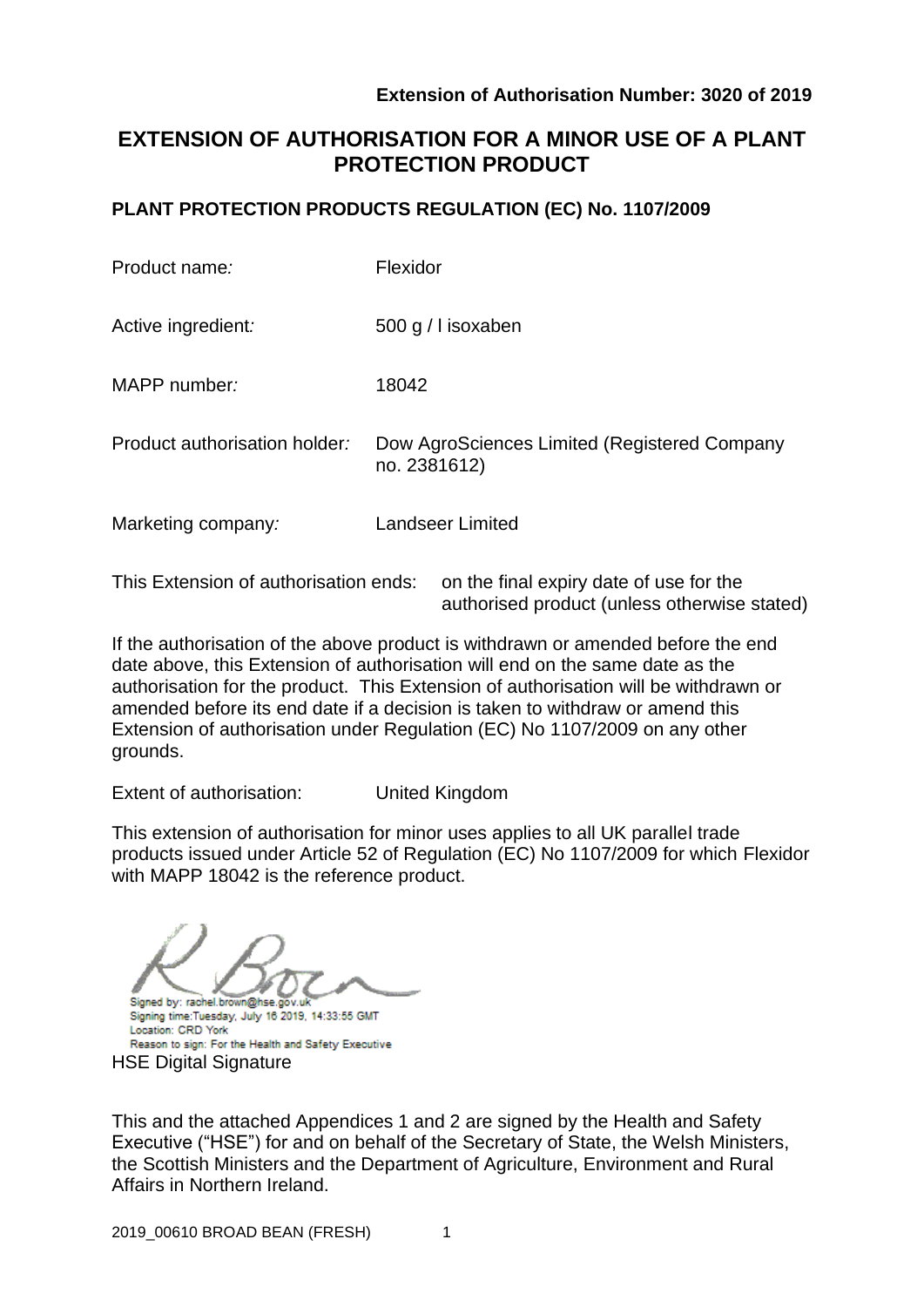Date of issue: 16 July 2019

### **EXPLANATORY NOTES**

- 1. This is Extension of authorisation number 3020 of 2019.
- 2. This Extension of authorisation will be published on the website of the Chemicals Regulation Division of the HSE.
- 3. Application reference number: COP 2019/00610
- 4. Persons using the product to which this Extension of authorisation applies should acquaint themselves with and observe all requirements contained in the Regulation (EC) No 1107/2009, including the duty on the holder of any Extension of authorisation to notify information on potentially dangerous effects, a contravention of which is a criminal offence under those Regulations.
- 5. Neither the efficacy nor the phytotoxicity of the product for which this Extension of authorisation has been granted has been assessed and, as such, the user bears the risk in respect of failures concerning its efficacy and phytotoxicity.

# **ADVISORY INFORMATION**

This Extension of Authorisation relates to the use of 'Flexidor' (M18042) as a herbicide for use on Broad Beans (Fresh) for the control of Field Pansy (*Viola arvensis*), Nettle (*Urtica dioica*), Red dead nettle (*Lamium purpureum*), Speedwells (*Veronica spp.*), Scentless Mayweed (*Tripleurospermum inodorum*), groundsel (*Senecio vulgaris*), Corn spurry (*Spergula arvensis*), Common purslane (*Portulaca oleracea*), Knotweed (*Polygonum spp.*), Chickweed (*Stellaria media*) and Pearlwort (*Sagina spp.*).

Applications must be made via ground sprayers in a water volume of 100-400 litres per hectare.

IMPORTANT: When applying this product under the terms of this Extension of Use Notice, comply with any resistance guidance or restrictions stated on the product label.

Total reliance on one pesticide will hasten the development of resistance. Pesticides of different chemical types or alternative control measures should be included in the planned programme. Alternating with different modes of action is a recognised antiresistance strategy.

Flexidor has residual activity which may influence husbandry prior to the next crop in the rotation, please refer to authorised label.

Application should be made only apply during the dormant period of the crop.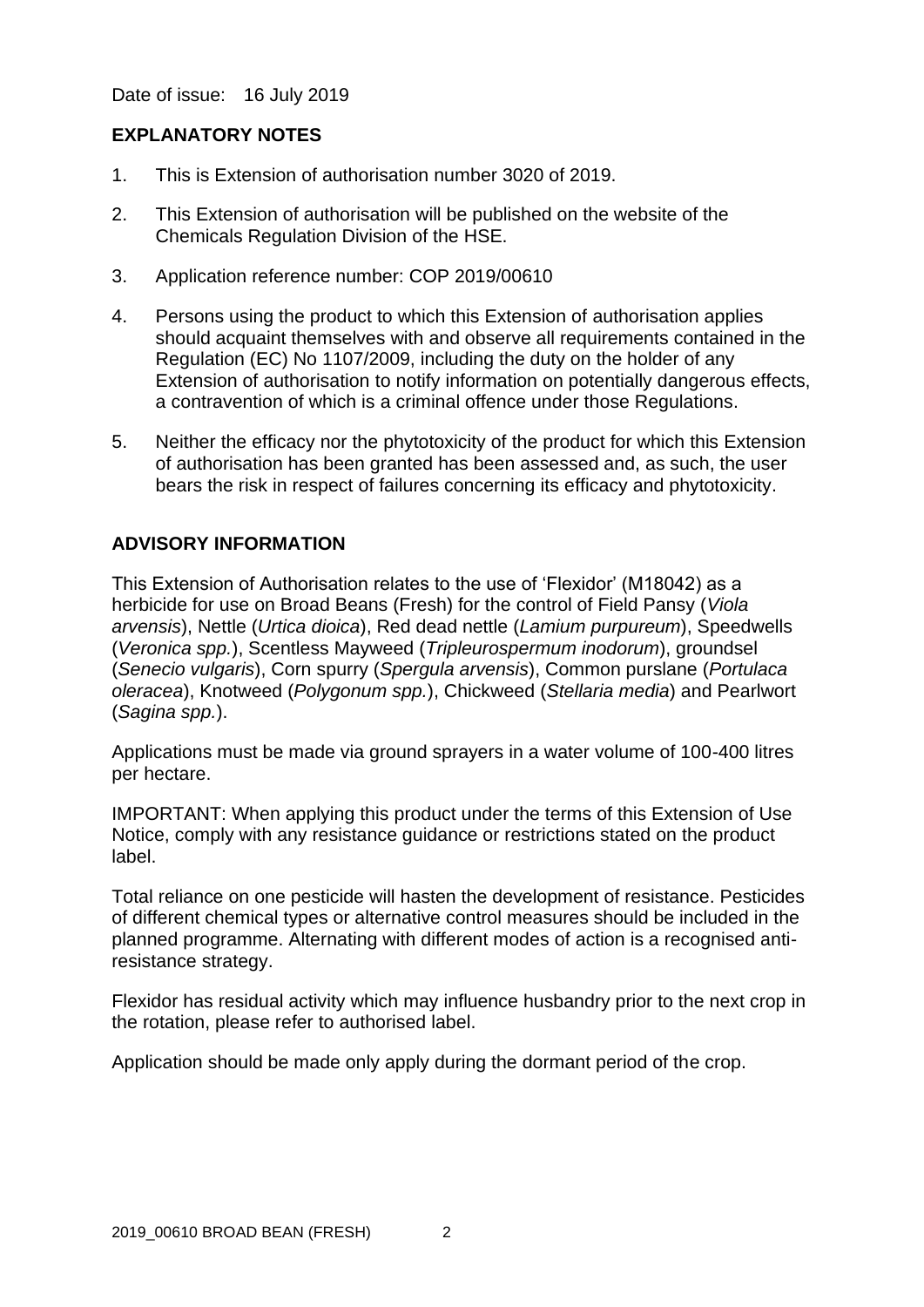# **APPENDIX 1: CONDITIONS OF EXTENSION OF AUTHORISATION**

The conditions below are obligatory. They must be complied with when the Extension of authorisation occurs. Failure to comply with the following conditions will result in the withdrawal or amendment of the Extension of authorisation under Regulation (EC) No 1107/2009 and may result in other enforcement action, including prosecution. For the purposes of this Extension of authorisation only, the conditions and/or requirements shown below supersede any corresponding conditions and/or requirements set out on the label or otherwise provided for under the product authorisation **which would otherwise apply**.

| ×<br>۰.<br>×<br>w<br>۰.<br>M.<br>۰.<br>w<br>۰. |
|------------------------------------------------|
|------------------------------------------------|

| Field of use:                 | <b>ONLY AS A HERBICIDE</b>                                    |  |                                          |                                                                                                                                                              |                                |  |  |
|-------------------------------|---------------------------------------------------------------|--|------------------------------------------|--------------------------------------------------------------------------------------------------------------------------------------------------------------|--------------------------------|--|--|
| User:                         | Professional                                                  |  |                                          |                                                                                                                                                              |                                |  |  |
| Crops/situations:             | Maximum<br>individual dose: dose:<br>(litres product /<br>ha) |  | Maximum total                            | <b>Maximum</b><br>number of<br>treatments: (per<br>crop)                                                                                                     | Latest time of<br>application: |  |  |
| Outdoor broad<br>bean (fresh) | 0.1                                                           |  |                                          | 1                                                                                                                                                            | <b>BBCH 14</b>                 |  |  |
| Environmental protection:     |                                                               |  |                                          | Extreme care must be taken to avoid spray drift onto<br>non-crop plants outside of the target area.                                                          |                                |  |  |
| Other specific restrictions:  |                                                               |  | guidance on extensions of authorisation. | This product must only be applied in accordance<br>with the terms of this extension of authorisation, the<br>product label and/or leaflet and any additional |                                |  |  |